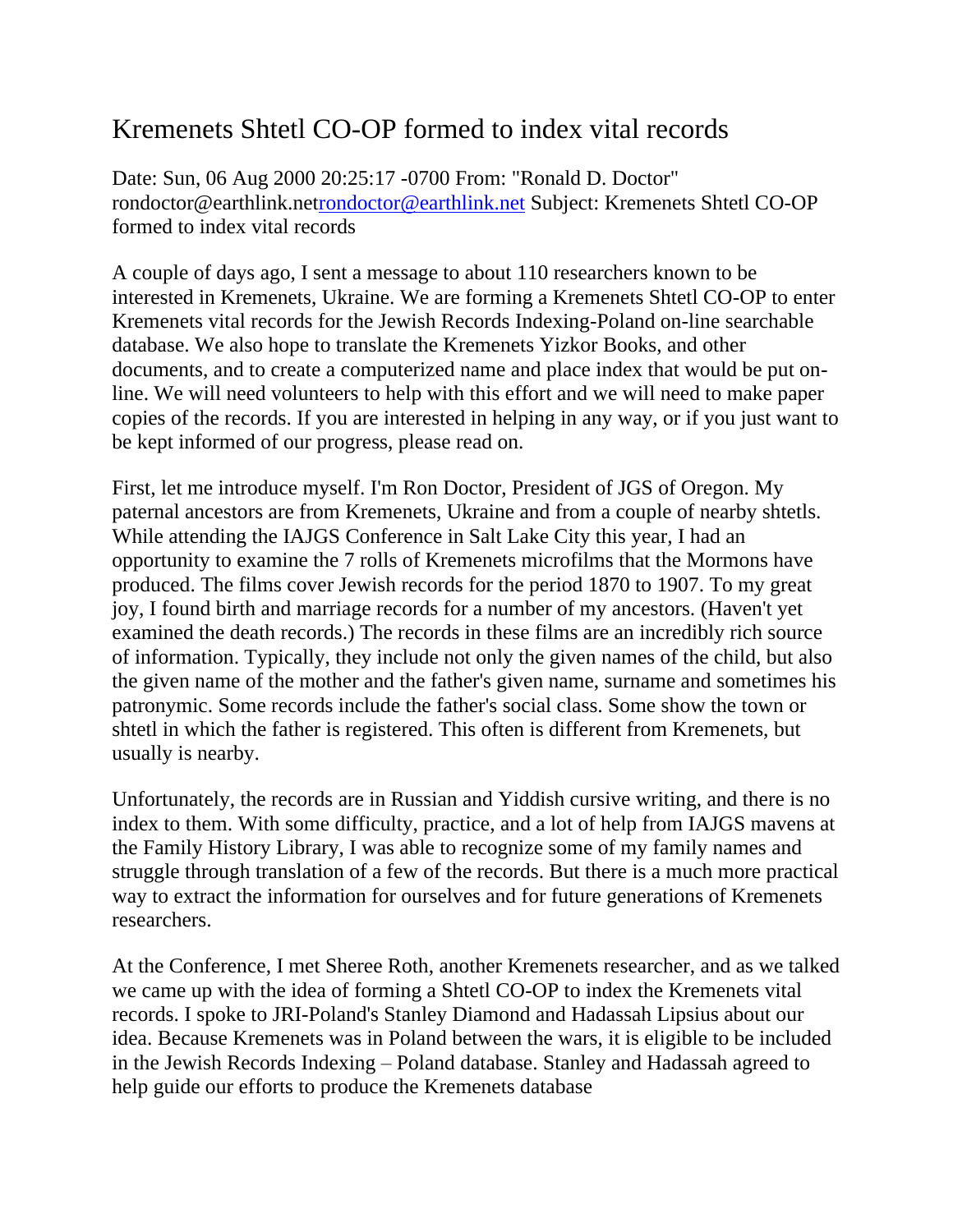Our first task was to produce an inventory of the contents of the LDS Kremenets microfilms. With great determination, Sheree scrolled through all 7 microfilm rolls and tabulated the number of records of each type, for each year. I converted her Kremenets data to a series of Excel spreadsheets. This inventory soon will be available on the JRI-Poland web site.

The microfilms contain about 15,000 records, mostly birth and death records. The left side of each ledger page is in Russian. The right side presents the same data (sometimes with additional information) in Yiddish. Some years are incomplete or missing. There are about 5,000 pages in each language!

Here are the steps we are proposing:

- Make paper copies of the microfilmed pages. This will require volunteers who have access to a Family History Center.
- Distribute the pages to volunteers who will transliterate and/or translate them. We can provide some guidance on this. If we do not have sufficient volunteers for this task, we will have access to fee-based professionals.
- Enter the information into an Excel spreadsheet. A minimum of computer competence is needed for this task.
- Proof-read the computerized data before we put it on-line. This will be another volunteer effort.

While it is a separate project, and requires different skills, I would like to introduce the idea of translating the two Yizkor Books for Kremenets. (One is in Yiddish and the other is in both Yiddish and Hebrew.) We would like to start with the necrology and the Table of Contents; volunteers will be needed for this task as well.

We have a list of about 110 people interested in Kremenets. For now, Sheree and I will serve as Shtetl CO-OP leaders for the JRI-Poland project and Coordinators of the Yizkor Book project. But, we welcome the participation of everyone, and, hopefully, volunteers will step forward who will take leadership roles in these projects.

I'm sure there are points I've missed in explaining the projects. Feel free to communicate with either Sheree or me to tell us your thoughts about it. Sheree's email address is [ssroth@pacbell.net.](mailto:ssroth@pacbell.net) Mine is [rondoctor@earthlink.net.](mailto:rondoctor@earthlink.net)

We would greatly appreciate hearing from you and having your response to the following questions:

1. Do you want to receive e-mail updates about the Kremenets Shtetl CO-OP and the Yizkor Book translation project?